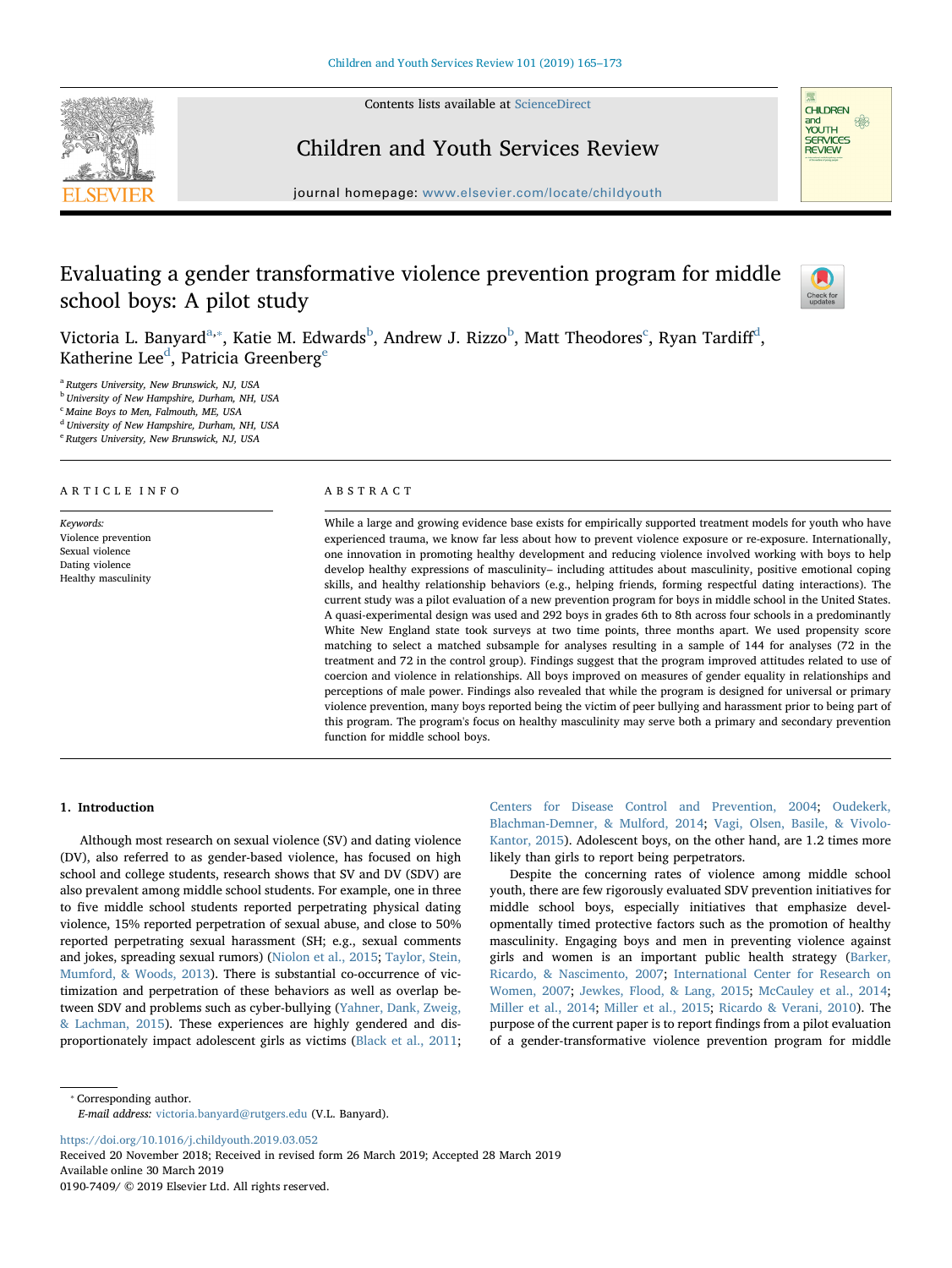school boys. The focus on increasing positive expressions of masculinity has the potential to increase protective factors as a primary prevention strategy to reduce first time perpetration, but also, given that many middle school students may have experienced victimization exposure prior to the prevention program, it may serve as secondary prevention to promote positive coping and reduce risk factors among students who are already at risk.

A number of theories specify how gendered social processes (including norms, role prescriptions, and power and resource inequalities that can accompany them) may help explain differences in SDV among boys and girls (Reidy, Smith-Darden, Cortina, Kernsmith, & Kernsmith, 2015). For example, Pleck's masculine gender role strain model (Pleck, 1995) focuses on gender-inequitable attitudes and adherence to traditional masculine norms as risk factors for perpetration. The World Health Organization and the United Nations Population Fund have defined gender equity as supportive relationships that are based on respect and equality; fathers who are actively involved in childcare and household activities; men and women sharing responsibility for reproduction health; and attitudes unaccepting of SDV. Individuals who do not share these values demonstrate gender inequitable attitudes, which are also closely related to adherence to traditional masculine norms (Murnen, 2015; Walker, Tokar, & Fischer, 2000). Traditional masculine norms are socially and culturally prescribed expectations that boys and men should be tough, strong, dominant, fearless, sexually promiscuous, risk takers, emotional stoic, homophobic, and aggressive (Reidy, Berke, Gentile, & Zeichner, 2014; Reidy, Sloan, & Zeichner, 2009). Boys and men who are higher in gender inequitable attitudes and adherence to traditional masculine norms are more likely to perpetrate SDV than individuals who are not high in these attitudes (McCauley et al., 2014; Reed, Silverman, Raj, Decker, & Miller, 2011; Reidy et al., 2015; Vagi et al., 2013).

Pleck's masculine gender role strain model (1995) can elucidate the pathways by which cultural standards of masculinity can result in boys and men's perpetration of SDV and harassment. Boys and men who are not meeting culturally prescribed notions of masculinity may seek to reclaim masculinity by engaging in violent or coercive behaviors (Baugher & Gazmararian, 2015), whereas other boys and men may discharge emotions (i.e., anger) using violence as a way to meet expectations of masculinity (Fleming, Gruskin, Rojo, & Dworkin, 2015; Pleck, 1995; Reidy et al., 2009; Reidy et al., 2014). Researchers have also documented the stress that these gender role expectations create (Swartout, Parrott, Cohn, Hagman, & Gallagher, 2015). A number of researchers have begun to define what they term "hegemonic masculinity," (Leone & Parrott, 2018; Leone, Parrott, & Swartout, 2015; Smith, Parrott, Swartout, & Tharp, 2015) which is the ideology that men should be dominant in society. Studies showed that indicators of these beliefs are related to social dominance and to sexual aggression (Leone & Parrott, 2018; Reidy et al., 2014). Failure to meet standards set by these social norms can create stress and anxiety among men and this gender role stress has been associated with negative emotions like anger. Aggression, including SDV can be a way to gain back social dominance.

Measures of these aspects of masculinity can include more direct questions about attitudes toward violence (whether use of force and coercion in relationships is seen as appropriate), attitudes about power in sexual and intimate relationships, perceptions of the importance of equality in relationships, as well as measures of adherence to stereotyped beliefs about masculinity (men should be strong and not show their feelings) and stress about whether one is living up to expected gender role norms. More indirect but related variables include emotion regulation and awareness and empathy, protective factors that may be at odds with traditional notions of how men and boys are supposed to think and feel but that when activated, may be protective factors against violence. Thus, being high in gender inequitable attitudes and adherence to traditional masculinity increases more proximal risk for factors for DV and SV perpetration. Importantly, longitudinal research

on late adolescent young men finds that these risk factors change over time and are potentially malleable targets for primary prevention strategies (Thompson, Kingree, Zinzow, & Swartout, 2015).

Interesting, though unexplored, is how gender expectations and masculine role strain may affect other aspects of violence prevention, specifically intervention by third parties who witness risk or who have the potential to model prosocial norms. These individuals have been named "bystanders." We choose the term "actionists" to further specify third parties who choose to step in to do something to help. One promising prevention strategy is mobilizing students as actionists to SDV (Coker et al., 2014) who can interrupt risky situations, support victims, and promote positive anti-violence social norms. Research on later adolescents and young adults indicates that men report less action than women, report more negative perceptions of the actions they do take, and show diminished bystander training effects over time compared to young women (Banyard, Moschella, Grych & Jouriles, 2019; Cares et al., 2015).

Whereas traditional gender norms do not preclude helping by boys, the kind of helping that is consistent with traditional masculinity may be of the type that is less relevant to situations of SDV. Carlson's (2008) qualitative study of men as actionists revealed that pressures to act in traditionally masculine ways often created challenges for bystander action and led them to take direct action rather than considering a range of response options. Leone, Parrott, Swartout, and Tharp (2016) examined the role of masculinity on key actionist attitudes such as confidence and perceived positive and negatives of helping. They found that men who subscribed to the norm that men should have higher status and command respect also perceived greater benefits to taking action and were more confident to do so. Men who endorsed more beliefs related to the importance of men being tough were more likely to report cons to taking action and thus to report less confidence as an actionist. Further, men who endorsed high status and who also reported masculine gender role strain reported greater pros to action and greater confidence. This research suggests that nuanced understandings of masculinity may help us better understand men who are or are not willing to be actionists to prevent DSV and harassment (Leone et al., 2016). To date, this research on bystander behavior and masculine gender roles has been conducted with men. An open question is whether working to promote positive masculinity may also increase boys' actionist behavior to prevent SV and DV. Work by Miller et al. (2014, 2013, 2012) suggests that this may be true. Their evaluation of Coaching Boys into Men (CBIM), a violence prevention initiative that promotes healthy masculinity and bystander action among high school boys, showed positive program effects on increasing actionism and reductions in dating violence perpetration and negative bystander behaviors, although gender related attitudes remained unchanged (Miller et al., 2013).

Prevention efforts that seek to reduce gender inequitable attitudes and adherence to traditional masculine norms may serve the dual purpose of (1) reducing proclivity to perpetrate SV and DV and, (2) increasing the likelihood of engaging in safe and effective bystander action in situations of SDV. Indeed, educating boys to adopt gender equitable, nonviolent attitudes is increasingly recognized by major global health organizations as a promising public health strategy to reduce violence against women and girls (Barker et al., 2007; International Center for Research on Women, 2007; Jewkes et al., 2015; Miller et al., 2014; Ricardo & Verani, 2010; United Nations Population Fund, 2019). Interestingly, the positive effects of Coaching Boys into Men (CBIM) evaluations in the United States were found in spite of a lack of significant change in gender role related attitudes (Miller et al., 2013). In a study of CBIM in India, however, gender attitudes did shift for the better following programming (Miller et al., 2014). Men Can Stop Rape's Men of Strength Clubs are also located in high schools and focus on healthy masculinity but have not published evaluation findings. Mentors in Violence Prevention (MVP) works with boys and girls but in separate programs. The boys program does address healthy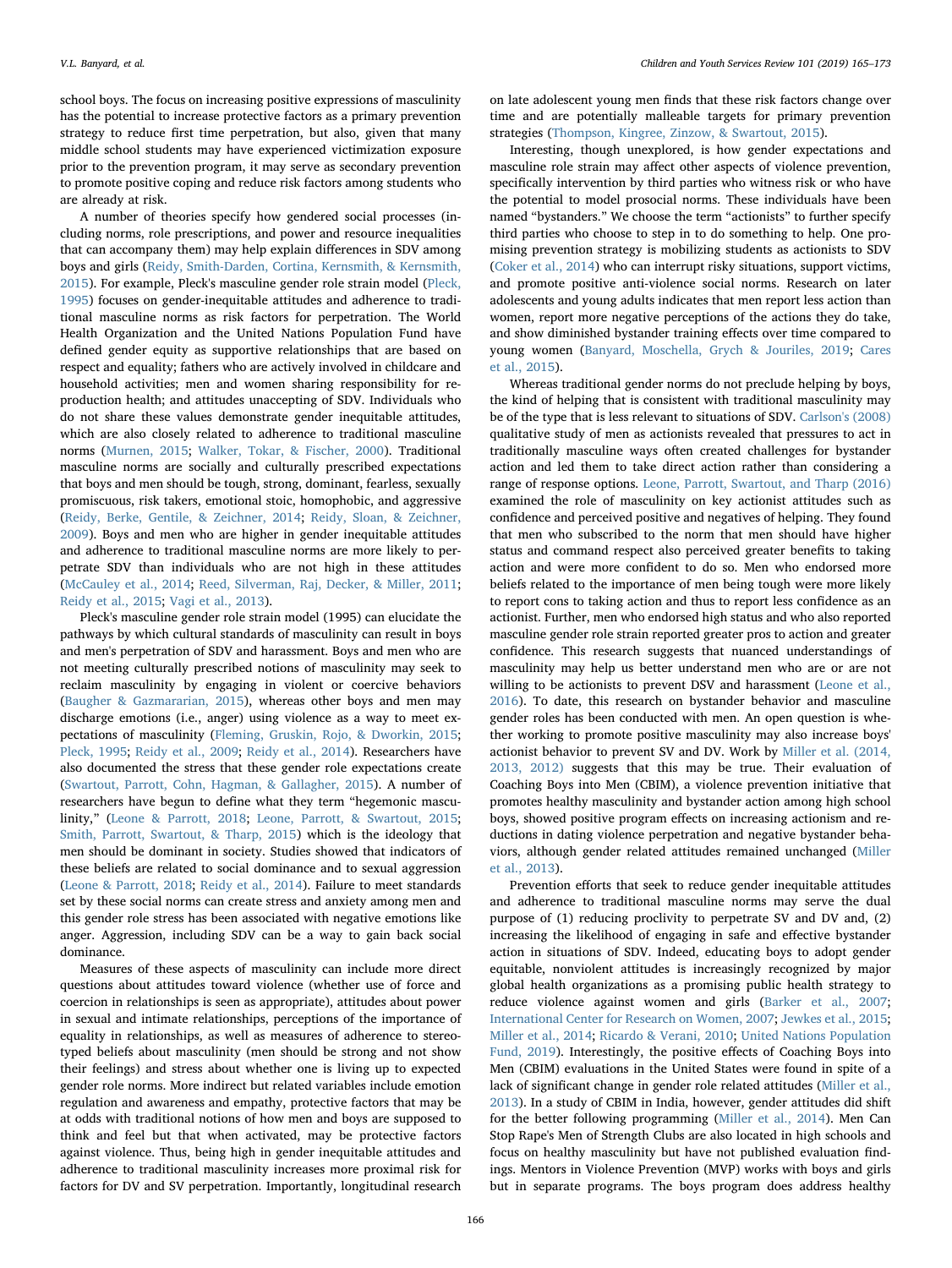# Table 1

Sample characteristics of full sample of baseline and follow-up data.

|           | Full sample |         |               |         | Control condition |              |               |              | Treatment condition |              |               |              |  |
|-----------|-------------|---------|---------------|---------|-------------------|--------------|---------------|--------------|---------------------|--------------|---------------|--------------|--|
|           | Time 1      |         | Time 2        |         | Time 1            |              | Time 2        |              | Time 1              |              | Time 2        |              |  |
| Variable  | $\%$        | (N)     | $\frac{0}{0}$ | (N)     | $\frac{0}{0}$     | (N)          | $\frac{0}{0}$ | (N)          | $\frac{0}{0}$       | (N)          | $\frac{0}{0}$ | (N)          |  |
| Total N   | 100%        | $-340$  | 100%          | $-292$  | 100%              | $-185$       | 100%          | $-167$       | 100%                | $-152$       | 100%          | $-125$       |  |
| School    |             |         |               |         |                   |              |               |              |                     |              |               |              |  |
| School 1  | 4.71%       | $-16$   | 5.14%         | $-15$   | 0%                | $\mathbf{0}$ | 0%            | $\mathbf{0}$ | 10.53%              | $-16$        | 12.00%        | $-15$        |  |
| School 2  | 10.88%      | $-37$   | 8.90%         | $-26$   | 4.32%             | $-8$         | 2.99%         | $-5$         | 17.76%              | $-27$        | 16.80%        | $-21$        |  |
| School 3  | 37.94%      | $-129$  | 40.41%        | $-118$  | 69.73%            | $-129$       | 70.66%        | $-118$       | 0%                  | $\mathbf{0}$ | $0\%$         | $\mathbf{0}$ |  |
| School 4  | 46.47%      | $-158$  | 45.55%        | $-133$  | 25.95%            | $-48$        | 26.35%        | $-44$        | 71.71%              | $-109$       | 71.20%        | $-89$        |  |
| Grade     |             |         |               |         |                   |              |               |              |                     |              |               |              |  |
| Grade 5   | 0.59%       | $-2$    | 1.03%         | $-3$    | 0.00%             | $\mathbf{0}$ | 0.60%         | $-1$         | 1.32%               | $-2$         | 1.60%         | $-2$         |  |
| Grade 6   | 32.94%      | $-112$  | 34.25%        | $-100$  | 57.84%            | $-107$       | 56.89%        | $-95$        | 3.29%               | $-5$         | 4.00%         | $-5$         |  |
| Grade 7   | 31.76%      | $-108$  | 32.19%        | $-94$   | 17.84%            | $-33$        | 18.56%        | $-31$        | 49.34%              | $-75$        | 50.40%        | $-63$        |  |
| Grade 8   | 33.82%      | $-115$  | 32.53%        | $-95$   | 24.32%            | $-45$        | 23.95%        | $-40$        | 46.05%              | $-70$        | 44.00%        | $-55$        |  |
| Age       |             |         |               |         |                   |              |               |              |                     |              |               |              |  |
| Mean (SD) | 12.52       | $-1.02$ | 12.68         | $-.021$ | 12.21             | $-1.10$      | 12.34         | $-1.01$      | 12.88               | $-0.81$      | 13.09         | $-0.80$      |  |

masculinity and showed some promise in one matched comparison design pilot evaluation (Katz, Heisterkamp, & Fleming, 2011). Students in the MVP school were more likely to see a continuum of aggressive behaviors as wrong and were more likely to indicate they would take action.

To date, however, few SDV interventions incorporate a primary focus on transforming harmful notions of masculinity, and to our knowledge no such efforts have been rigorously developed for and evaluated specifically with middle school boys. Middle school boys are a critical target for gender transformative SDV prevention initiatives for a number of reasons. First, gender inequitable attitudes and adherence to traditional masculine norms are developmental processes that become particularly pronounced in early adolescence, around the time of middle school (Watts & Borders, 2005). Second, a sizeable proportion of middle school youth report experiences with SDV, and these experiences are robust predictors of subsequent SDV experiences in high school (Espelage, Low, Anderson, De, & Rue, 2013; Young, Grey, & Boyd, 2009), underscoring the critical need for early prevention and response. Third, middle school is the age when other problems, such as substance use (Uy, Massoth, & Gottdiener, 2014) and risky sexual behaviors (Shearer, Hosterman, Gillen, & Lefkowitz, 2005), begin to occur; these problems are also rooted in gender inequitable attitudes and traditional masculine norms (Blazina, Pisecco, & O'Neil, 2005; Blazina & Watkins Jr, 1996; Levant, 2011; O'Neil, 1981; O'Neil, Helms, Gable, David, & Wrightsman, 1986). Finally, Way and colleagues (Way et al., 2014) documented that for many middle school boys resistance to traditional masculine norms is strong in middle school years and declines as boys enter high school; middle school is a key time for gender transformative prevention work where boys are perhaps most open to prevention messages grounded in gender equitable attitudes and healthy masculinities to ensure the persistence of these qualities into late adolescents and adulthood. What is more, given the rates of perpetration and victimization in middle school, many primary prevention programs may be given to youth who already have perpetrated or been the victims of harassment or bullying. Enhancing protective factors like emotional awareness and positive masculinity may also serve to promote youth strengths at the secondary prevention level (Cornelius & Resseguie, 2007).

The present research is a pilot evaluation of a gender-transformative violence prevention program for middle school boys. The Reducing Sexism and Violence Program – Middle School Program (RSVP-MSP) is theoretically grounded and includes four, one-hour sessions that explore the normalization, pervasiveness, and harmful nature of rigid gender role assumptions with the ultimate goal of reducing SDV. Session topics include empathy, healthy relationships, and information

about gender-based violence including bystander intervention training. Leaders engage participants in active learning through physical activity, peer-to-peer dialogue, storytelling, role play, multimedia, and group discussions. In the RSVP-MSP, boys have an opportunity to think critically about their own attitudes and behaviors relative to broad social and cultural pressures and are taught ways to safely intervene in instances of violence and its antecedents (e.g., harassment); boys are ultimately charged with becoming leaders of positive change in their communities including being active bystanders to interpersonal violence prevention. The program includes both reduction of violence-related risk factors and promotion of positive youth development variables. Each year in Maine the RSVP-MSP and RSVP high school (RSVP-HSP) programming reach over 1500 middle school boys and another 750 adults, respectively. However, these initiatives have yet to undergo rigorous evaluation given the limited research infrastructure of Maine Boys to Men. In a small scale pilot study of RSVP-HSP, qualitative data suggested that the program was highly liked by boys and school personnel. Moreover, there were pre- to post- changes in attitudinal and efficacy variables (Spence & Furtado, 2009).

In the current pilot project, we conducted a larger-scale pilot evaluation of RSVP-MSP using a matched comparison design with comprehensive measurement. Boys within selected classrooms at three middle schools received the RSVP-MSP programming and students at another middle school received no programming until after the posttest survey, which happened approximately two to three months following the last session of programming. Programming was conducted by a trained team from Maine Boys to Men and the same trainers conducted all training to ensure fidelity to the program. Controlling for demographic variables, we hypothesized that, compared to boys who did not receive the RSVP-MSP programming, boys who received the RSVP-MSP programming would demonstrate greater reductions from baseline to the two month follow-up in attitudes reflecting male social dominance and support for coercion in relationships and greater increases from baseline to the two month follow-up in emotional awareness, attitudes in support of gender equity, and intentions to take action against harassment.

# 2. Method

# 2.1. Participants

Sample characteristics are presented in Table 1. Participants were middle school boys from four schools in northern New England. At Time 1, 340 boys participated in the baseline survey (211 boys in the treatment schools and 129 boys in the control school), and 292 boys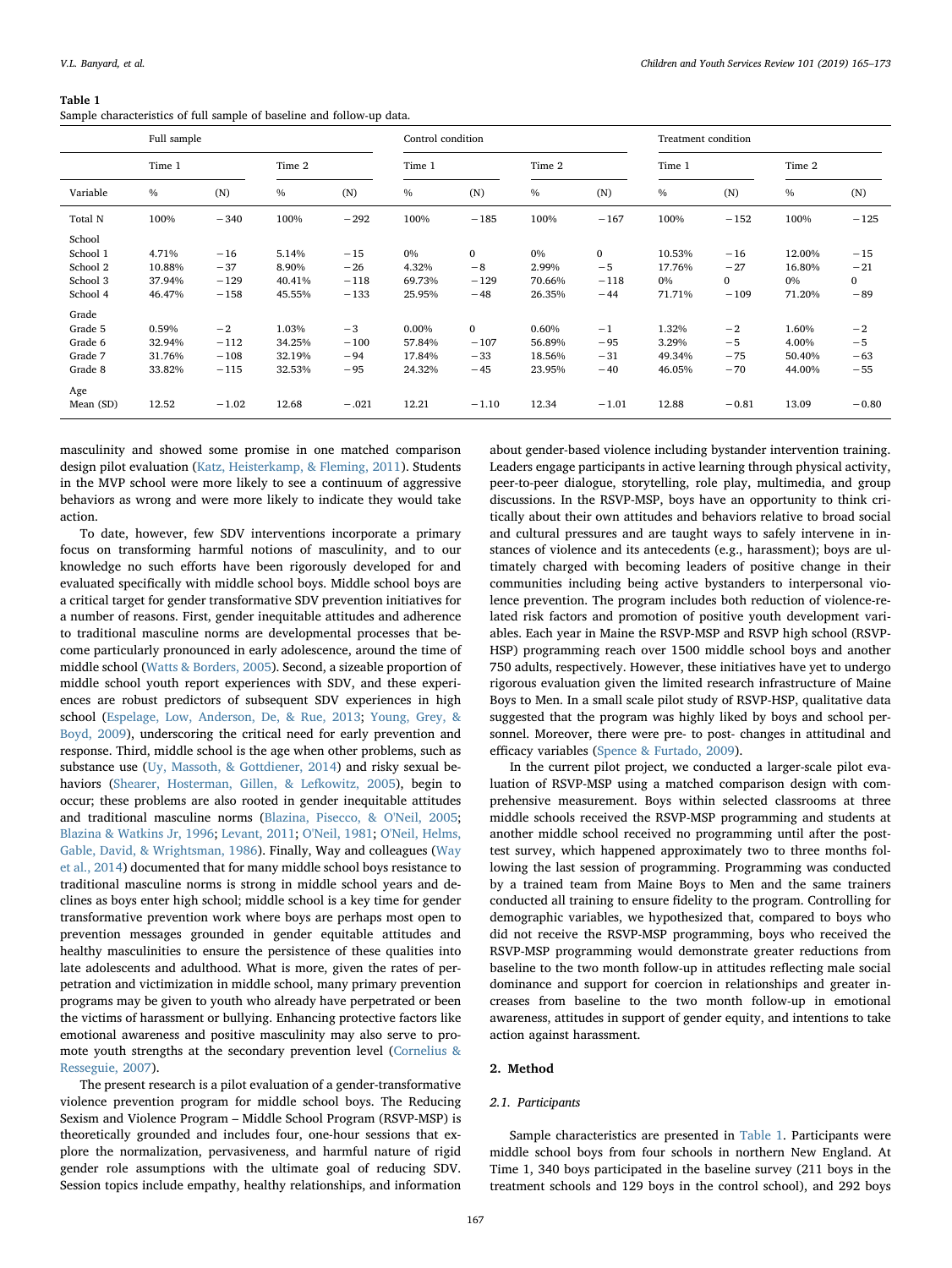participated in the follow-up survey (174 in the treatment schools and 118 in the control school) (85.9% retained). At baseline, the age of participants ranged from 10 to 15 years old, Mean =  $12.5$ , SD =  $1.0$ . The participants were approximately evenly distributed across middle school grades, with 33% in the 6th grade, 32% in the 7th grade, and 34% in the 8th grade (One school uses combined classrooms for much of their programming, and so a few 5th grade boys ( $n = 2$ ) also participated in the study). About half of participants did not receive a free or reduced-price meal at their school (47%), with a quarter receiving a free or reduced-price meal (26%) and the rest unsure if they receive a free or reduced-price meal or did not want to answer the question. At baseline, 30% of boys reported having ever experienced sexual harassment and 40% reported cyber harassment victimization, 1% reported having perpetrated sexual harassment and 0.3% reported having perpetrated cyber harassment.

Compared to boys who completed both time 1 and time 2 surveys, boys who only completed the time 1 survey did not differ by age, but were somewhat more likely to be in 8th grade, reported lower average endorsement of injunctive helping norms  $(t = 2.13, p = .03)$ , and higher average emotional regulation ( $t = -2.19$ ,  $p = .03$ ). Boys in schools in the treatment condition and boys in the control condition did not differ significantly on any other violence prevention outcomes or control variables.

In addition, 18 boys were classified as "mischievous responders" because they failed at least one question (e.g., are you over 9 ft tall) that checked whether they were taking the survey seriously. They were removed from the next step in data analysis.

# 2.2. Procedures

# 2.2.1. Recruitment

We sent initial invitations to participate in this program evaluation study to all public middle schools in Maine  $(N = 88)$ . Given that this was a pilot study, we were not looking for a high response rate but rather four to six schools who would be willing to be part of a small exploratory study. After a series of discussions with a number of school administrators, three public schools were identified as having availability both to implement the Maine Boys to Men RSVP workshops and administer the pre-test and post-test surveys. Maine Boys to Men located an additional school (which was a public charter school) who approached them about the training and who indicated willingness to be part of the pilot evaluation. A total of four schools took part in this study. Girls in the grades that got RSVP received a nutrition education program provided by a state cooperative extension program as schools were unwilling to have only boys receive programming. One larger school served as the control group while three other schools were willing to do the programming with at least one grade of boys (the control group received programming after the surveys and were an intent to treat group). All were located in rural New England. Parental consent procedures involved sending consent forms home to parents on at least two occasions and requesting that parents opt out their child from participation if they did not want them to be part of the research protocol. The prevention program was part of the chosen school curriculum and was not part of this consent process. Students were given assent forms before starting any research. The study was IRB approved. The majority (82.32%) of invited students participated in the research. The time from baseline to follow-up varied due to weather created school cancellations and scheduling issues with schools (from 56 days in the control, and 72, 84, or 125 days in the treatment schools).

#### 2.2.2. Survey protocol

The web-based survey was completed by students during class time at the school. Members of the research team who had no involvement in the delivery of the program traveled to each school site and facilitated students' participation in the study, to ensure a consistent survey-taking environment across school sites. Students were given a brief overview

of the survey, completed an assent form, and then turned on their personal laptop or table device (provided by the schools) and were given a URL and password to be able to access the survey.

#### 2.2.3. Survey design

All survey questions were adapted from original versions to be ageappropriate for middle school students. After answering demographic questions, students either took the boy/male version of the survey or the girl/female version of the survey (collected for a different evaluation analysis and to maintain parity in school activities by gender); only data with the boys is presented in this paper. The exact order of the survey questions was randomized so that all questions had an equal likelihood of being the first block to be answered or the last block to be answered. All questions on the survey included an answer choice of "I don't want to answer this question."

# 2.2.4. Definitions

Throughout the survey, whenever participants were answering a question which referred directly to dating violence or sexual harassment definitions were provided (these definitions have previously been used with this age group, see Taylor et al., 2013). For dating violence: "Dating violence includes (1) relationship abuse (physical, sexual, and psychological aggression that happens between current or former dating partners) and (2) sexual assault (any unwanted sexual behavior ranging from sexual contact to completed rape that can occur between individuals in any type of relationship." For sexual harassment: "Sexual harassment includes things someone might do to someone else that are sexual and are not wanted by the other person like comments or electronic messages (texts, Instagram messages, etc.) that ask someone to do sexual things or that comment on someone's body in a sexual way."

# 2.3. Measures

#### 2.3.1. Helping intentions

Four items were adapted from intent to help scales developed by Banyard, Edwards, and Rizzo (2014). Example items included "I would tell a group of my male friends about their sexist language or behaviors," "I would tell a group of my male friends that it was disrespectful to make sexual comments," "I would tell my friend to stop using insults when he talks about a girl he is going out with," and "I would say something to a male friend who is acting disrespectful toward girls." Participants responded on a 4-point scale, 1 (strongly disagree), 2 (disagree), 3 (agree) and 4 (strongly agree). A single score was computed as the mean across these four items, with higher scores indicating more willingness to help (T1  $\alpha$  = 0.82, T2  $\alpha$  = 0.83).

#### 2.3.2. Injunctive norms

Eight items adapted from Rothman, Edwards, Rizzo, Kearns and Banyard (under review) were used to assess boys' perceptions of norms related to violence prevention. Example items included "People should offer help when they hear or see a couple yelling, screaming, or physically fighting," "Should talk to young people they know about respect and healthy relationships," "Should let people know that it is not okay to swear at or hit a boyfriend/girlfriend." Participants responded on a 4-point scale defined as, 1 (strongly disagree), 2 (disagree), 3 (agree) and 4 (strongly agree). A single score was computed as the mean across all eight items, with higher scores indicating more perceived positive support for violence prevention (T1  $\alpha$  = 0.85, T2  $\alpha$  = 0.87).

## 2.3.3. Gender norms

A number of different previously validated scales were adapted for use with this middle school sample in order to assess several aspects of gender norms, including perceived stress to conform to traditional masculinity (masculinity stress), agreement with traditional views of men and women's roles in relationships (relationship norms), agreement with statements about male supremacy and authority (male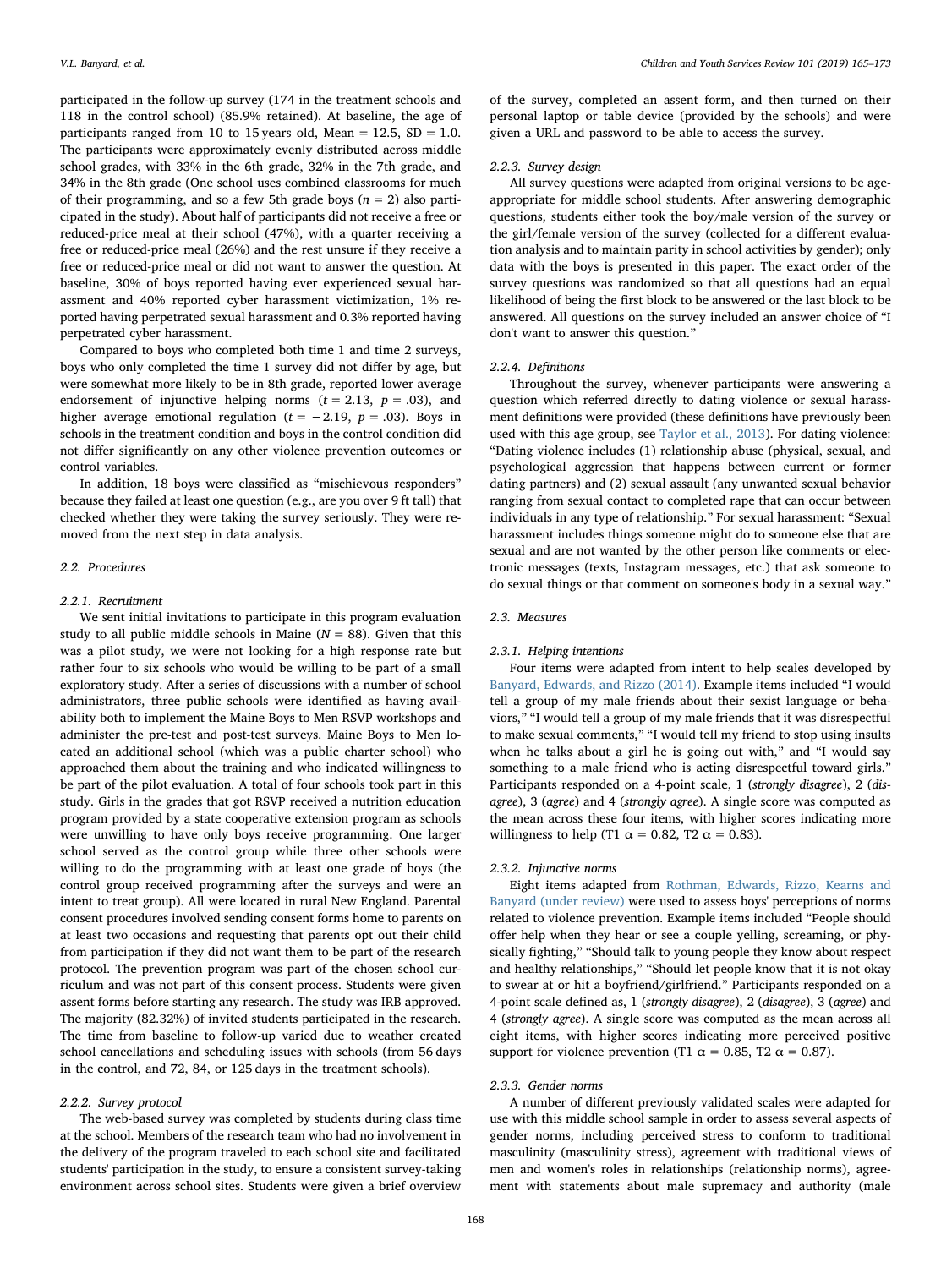power norms), and agreement with statements about the acceptability of violence toward women (acceptable violence norms).

2.3.3.1. Masculinity stress. Our measure of norms relating to adherence/non-adherence with traditional masculine gender norms was comprised of five items from the Gender Role Discrepancy & Discrepancy Stress Scale (GRDDSS, see Reidy et al., 2014). Items were adapted minimally so that they were age-appropriate (changed "other men" to "other guys", "women" to "girls"). Example items included: "I wish I was interested in things that other guys find interesting." and "I worry that girls find me less attractive or cool because I'm not as macho as other guys." Participants responded on a 4-point scale, 1 (strongly disagree), 2 (disagree), 3 (agree) and 4 (strongly agree). A single score was computed as the mean across all five items, with higher scores indicating greater participant stress level about conforming to traditional masculine norms (T1  $\alpha$  = 0.89, T2  $\alpha$  = 0.90).

2.3.3.2. Support for gender equity in relationships. Our measure of norms relating to the agreement with traditional roles of men and women in relationships was comprised of six items from the Gender Equitable Attitudes Scale (GEMS), a reliable scale that has been used in previous studies of this age group (see Miller et al., 2012). Example items include: "A couple should decide together if they want to have children." and "It is important for a man to have a male friend that he can talk with about his problems." Participants responded on a 4 point scale, 1 (strongly disagree), 2 (disagree), 3 (agree) and 4 (strongly agree). A score was computed as the mean across all six items, with higher scores indicating more endorsement of traditional gender roles in relationships (T1  $\alpha$  = 0.92, T2  $\alpha$  = 0.94).

2.3.3.3. Support for male power. Our measure of norms relating to male entitlement and privilege was comprised of nine items from the GEMS (Miller et al., 2012). Example items include: "Men need sex more than women do." and "A man should have the final word about decisions in his home." Participants responded on a 4-point scale defined as, 1 (strongly disagree), 2 (disagree), 3 (agree) and 4 (strongly agree). A single score was computed as the mean across all nine items, with higher scores indicating more endorsement of the legitimacy of male power (T1  $\alpha$  = 0.89, T2  $\alpha$  = 0.90).

2.3.3.4. Support for male violence. Our measure of norms relating to the acceptability of male violence toward women was comprised of three items from the GEMS (Miller et al., 2012). The items were: "There are times when a woman deserves to be beaten." "A woman should be okay with violence in order to keep her family together." and "If a woman cheats on a man, it is okay for him to hit her." Participants responded on a 4-point scale, 1 (strongly disagree), 2 (disagree), 3 (agree) and 4 (strongly agree). A single score was computed as the mean across all three items, with higher scores indicating greater acceptance of male violence toward women (T1  $\alpha$  = 0.74, T2  $\alpha$  = 0.71).

# 2.3.4. Empathy

Our measure of empathy was comprised of six items drawn from the compassion scale, a previously validated and reliable measure of compassion toward close others and humanity, degree of caring, and empathic connections (Raes, Pommier, Neff & Van Gucht, 2010; Sprecher & Fehr, 2005). The items we used specifically address empathy toward others in need and expressing caring to others. Example items include: "If I see someone going through tough times, I try to be caring toward that person." and "My heart goes out to people who are unhappy." Participants responded on a 4-point scale defined as, 1 (mostly true about me), 2 (somewhat true), 3 (a little true) and 4 (not true about me). A single score was computed as the mean across all six items, with lower scores indicating greater empathy (T1  $\alpha = 0.86$ , T2  $α = 0.89$ ).

#### 2.3.5. Emotional awareness

Our measure of emotional awareness was two items from Gratz and Roemer (2004). The items were "I am aware of my feelings." and "I pay attention to how I feel." Participants responded on a 4-point scale, 1 (mostly true about me), 2 (somewhat true), 3 (a little true) and 4 (not true about me). A single score was computed as the mean of the two items, with higher scores indicating greater emotional awareness (T1  $\alpha = 0.77$ , T2  $\alpha = 0.77$ ).

# 2.3.6. Emotion regulation problems

Our measure of emotional regulation was four items from Gratz and Roemer (2004), which has previously validated these items for use together. The items were "I have difficulty making sense of my feelings," "When I'm upset, I have difficulty focusing on other things," "When I'm upset, I feel out of control," "When I'm upset, it takes a long time to feel better." Participants responded on a 4-point scale, 1 (mostly true about me), 2 (somewhat true), 3 (a little true) and 4 (not true about me). A single score was computed as the mean across all four items, with higher scores indicating greater emotional regulation (T1  $\alpha = 0.77$ , T2  $\alpha = 0.79$ ).

## 2.4. Analysis plan

# 2.4.1. Missing data

Given the protocol used in this study, 78% of respondents provided complete data on all measures of attitudes at baseline. As the survey protocol did allow participants to choose answer of "I don't want to answer this question" it was decided that these scales were not eligible for imputation as they were missing not at random. Participants who had complete data were eligible for propensity score matching analyses. Specifically, we worked to create a matched sample of control and treatment school participants who were matched on age and whether they self-reported perpetration or victimization at Time 1. This was done to create a sample that was as matched as possible to better detect effects of the program that were not due to demographic differences in our pilot sample. Details are provided below.

#### 2.4.2. Statistical analysis

In order to describe baseline participant characteristics, summary statistics including mean and standard deviation, and frequency with percentage were calculated. After initial raw data exploration, students were excluded from the analytic data set if they did not complete the survey at both time points, were part of a treatment school but were not in a grade that received the treatment workshop, answered "No" to or left blank the mischievous screening question about whether or not they had been honest in their responses, had no specific age listed in their first set of survey responses, and if they had answered 3 or more of the 4 remaining mischievous response screening questions in error. This set of exclusion criteria were applied given that the primary goal of this study was to measure changes in outcomes over time, and whether there is any association based on treatment, so only subjects that had multiple time points (survey completed at time 1 and time 2) would be analyzed. In addition, subjects could not belong in the "true" treatment group if they did not actually attend the treatment workshop, so eliminating anyone that fits this criterion was appropriate. A screening question was also included in the survey to expose dishonest responders, and was used to eliminate those who may pose a threat to the validity of the data measures and outcomes. The further removal of participants who had an error on 3 or more of the remaining 4 "mischievous" screening questions was to reduce data that might contain errors due to a participant not taking the survey seriously or answering honestly. Additionally, age (which is an accurate surrogate for grade) was a planned propensity score matching element. As a result, only cases that had an age listed at baseline, or one that could be calculated using the self-report age text field, could be included in the analytic data set. We began with a sample of 340 boys and this reduced to 292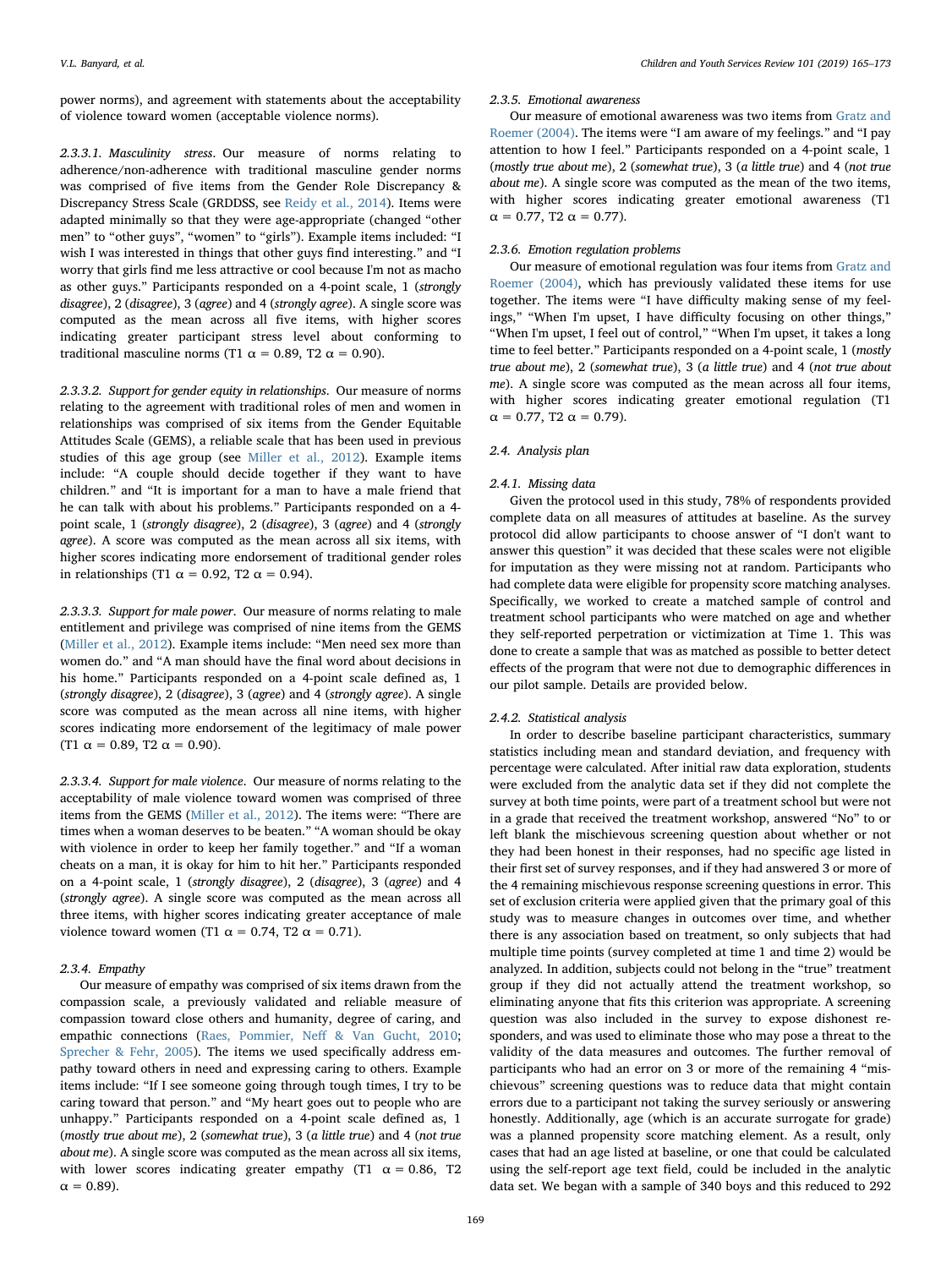who completed surveys at both time points. We then removed 49 boys who stated at time 2 that they did not attend the workshop ( $N = 243$ ). Of those boys, a further 31 indicated that they had been dishonest on the survey (total  $N = 212$ ). An additional two boys from this reduced sample did not report their age at baseline and three failed other mischievous responder items on the survey. Our sample for propensity score matching was 207 boys.

In order to address the lack of true randomization of treatment in this study, propensity score matching was then used to create one-toone pair-matched students from the control school and students who participated in the workshop at the treatment schools. This was accomplished using logistic regression (with an outcome of treatment or control) and "nearest neighbor" matching in the R package "MatchIt" (Daniel, Imai, King, & Stuart, 2011). More specifically, participants were exact matched on their age and their reported history of any cyber victimization, sexual harassment victimization, cyber perpetration, and sexual harassment perpetration at baseline. These variables were chosen because victimization and perpetration are consistently associated with the gender-related norms and beliefs which are outcomes in our analysis (Jewell, Brown, & Perry, 2015; McCauley et al., 2013; Vagi et al., 2013). After the matching procedure was complete, a total of 144 participants (72 in each treatment group) remained in the analytic data set.

Following the pair-matching procedure, the new participant demographics were summarized using frequency and percentage for categorical measures, and mean and standard deviation for continuous measures as show in Table 1B. The difference (Δ) in the composite scores for the 10 outcomes was also calculated by taking the values from time 2 and subtracting the values from baseline/time 1 for each subject. Wilcoxon sign rank tests were then used to determine whether any significant change occurred in the composite scores for each subject  $(\Delta_{\rm within})$  and also to determine if there was any significant difference in the calculated change between the pair-matched treatment groups  $(\Delta_{\text{between}})$ . The results are presented in Table 3.

#### 3. Results

Table 1 presents sample characteristics for the baseline and followup time points for control variables. Table 2 presents descriptive statistics for the outcome variables for baseline and follow-up time points for the sample created from propensity score matching. Table 3 compares outcomes for the treatment and control groups over time. Consistent with our hypotheses, results suggested that compared to boys

| anı |  |  |
|-----|--|--|
|-----|--|--|

| Propensity matched sample characteristics $(N = 144)$ . |  |
|---------------------------------------------------------|--|
|---------------------------------------------------------|--|

who did not receive the RSVP-MSP, boys who received the RSVP-MSP demonstrated significant decreases over time in support for the use of physical force and violence in relationships. Contrary to hypotheses, boys showed increases in emotion dysregulation, that is, feeling out of control about their negative feelings (although only marginally significant at the 0.10 level). Boys in both the control and treatment condition showed decreases in a measure of support for male power and increases in support for gender equity in relationships. There were no significant changes for boys regardless of condition on social norms supporting violence prevention, intent to take action, apathy, or masculinity stress.

# 4. Discussion

The current study was an exploratory pilot evaluation of the impact of a healthy masculinity focused classroom curriculum for middle school boys. Boys exposed to the program showed decreased support for the use of violence in relationships. Both groups, control and treatment groups, showed significant improvement over time in diminished support for male power and increased support for gender equity among couples. These effects may reflect developmental shifts or responses to the survey items perhaps through social desirability bias. These findings suggest that programming for middle school boys can be successful at changing violence related beliefs that are risk factors for the perpetration of harassment and SDV. The non-significant findings may be due to measurement problems including that boys may understand social norms about how to respond to survey items of this sort and that a number of other measures were not developed for this specific age group and may need further refinement. The direction of change for non-significant findings were in the expected direction overall and significance may have been diminished due to low statistical power in our sample size. However, these findings are also consistent with previous work by Taylor et al. (2013) that did not find treatment effects for classroom based prevention curricula in middle schools but rather found effects for school-level changes including hot spot staffing, policy changes, and social marketing messages. Future work should examine how classroom based programs that focus on masculinity can be paired with broader school-level prevention strategies.

The program evaluated here was an adaptation of an evidence-informed high school program and some components may require more developmental adaptation to increase and broaden the effects of the program for middle school boys. Maine Boys to Men purposely set broad goals around certain components of the program, while focusing

|                  | Full sample   |        |        |        | Control condition |              |               |              | Treatment condition |              |        |        |  |
|------------------|---------------|--------|--------|--------|-------------------|--------------|---------------|--------------|---------------------|--------------|--------|--------|--|
|                  | Time 1        |        | Time 2 |        | Time 1            |              | Time 2        |              | Time 1              |              | Time 2 |        |  |
| Variable         | $\frac{0}{0}$ | (N)    | $\%$   | (N)    | $\frac{0}{0}$     | (N)          | $\frac{0}{0}$ | (N)          | $\frac{0}{0}$       | (N)          | $\%$   | (N)    |  |
| Total N          | 100%          | $-144$ | 100%   | $-144$ | 100%              | $-72$        | 100%          | $-72$        | 100%                | $-72$        | 100%   | $-72$  |  |
| School           |               |        |        |        |                   |              |               |              |                     |              |        |        |  |
| School 1         | 6.94%         | $-10$  | 6.94%  | $-10$  | $0\%$             | 0            | 0%            | $\mathbf{0}$ | 13.89%              | $-10$        | 13.89% | $-10$  |  |
| School 2         | 6.25%         | $-9$   | 6.25%  | $-9$   | $0\%$             | $\mathbf{0}$ | 0%            | $\mathbf 0$  | 12.50%              | $-9$         | 12.50% | $-9$   |  |
| School 3         | 50.00%        | $-72$  | 50.00% | $-72$  | 100%              | $-72$        | 100%          | $-72$        | 0%                  | $\mathbf{0}$ | 0%     | 0      |  |
| School 4         | 36.81%        | $-53$  | 36.81% | $-53$  | 0%                | 0            | 0%            | $\bf{0}$     | 73.61%              | $-53$        | 73.61% | $-53$  |  |
| Grade            |               |        |        |        |                   |              |               |              |                     |              |        |        |  |
| Grade 5          | 0.69%         | $-1$   | 0.69%  | $-1$   | 0.00%             | $\mathbf{0}$ | 0.00%         | $\mathbf{0}$ | 1.39%               | $-1$         | 1.39%  | $-1$   |  |
| Grade 6          | 11.81%        | $-17$  | 11.81% | $-17$  | 18.06%            | $-13$        | 18.06%        | $-13$        | 5.56%               | $-4$         | 5.56%  | $-4$   |  |
| Grade 7          | 45.14%        | $-65$  | 45.14% | $-65$  | 36.11%            | $-26$        | 36.11%        | $-26$        | 54.16%              | $-39$        | 54.16% | $-39$  |  |
| Grade 8          | 42.36%        | $-61$  | 42.36% | $-61$  | 45.83%            | $-33$        | 45.83%        | $-33$        | 38.89%              | $-28$        | 38.89% | $-28$  |  |
| Age <sup>a</sup> |               |        |        |        |                   |              |               |              |                     |              |        |        |  |
| Mean (SD)        | 12.88         | $-0.8$ | 13.06  | $-0.8$ | 12.88             | $-0.8$       | 13.01         | $-0.9$       | 12.88               | $-0.8$       | 13.11  | $-0.8$ |  |

<sup>a</sup> Note: One participant gave inconsistent information about grade (answered 6th and then 5th at time 2 and the time 1 grade was used), two participants had inconsistent age reports and we used time 1 age in analyses and propensity score matches.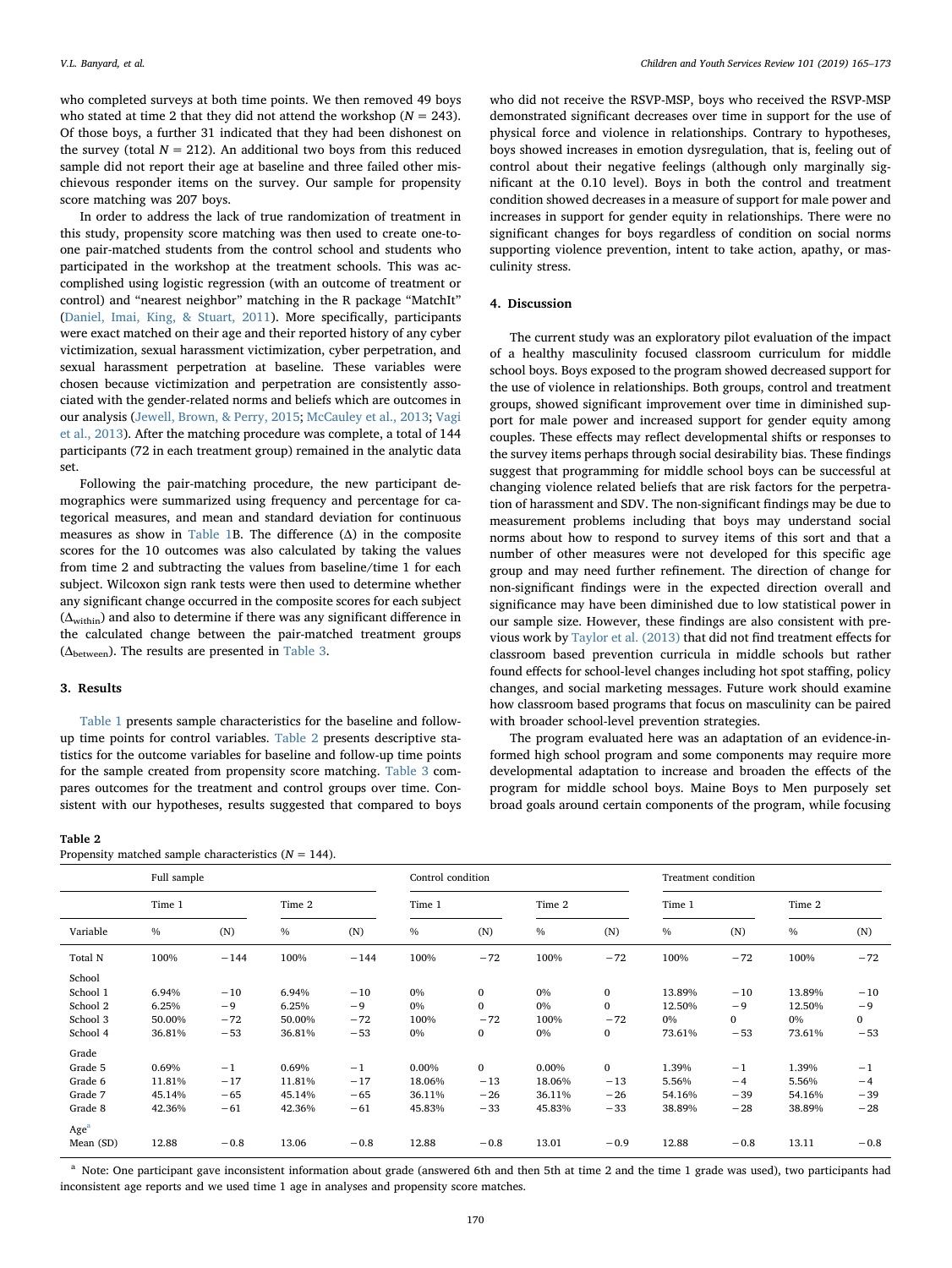#### Table 3

| Change in outcomes over time for each subject and between each treatment condition ( $N = 144$ ). |  |  |  |  |  |  |  |
|---------------------------------------------------------------------------------------------------|--|--|--|--|--|--|--|
|                                                                                                   |  |  |  |  |  |  |  |

| Variable                | Full study sample <sup>a</sup> |                 |                   | Control condition Grp <sup>b</sup> |            |               | Treatment condition Grp <sup>b</sup> |             |                |  |
|-------------------------|--------------------------------|-----------------|-------------------|------------------------------------|------------|---------------|--------------------------------------|-------------|----------------|--|
|                         | Time 1 Mean(SD)                | Time 2 Mean(SD) | $\Delta$ Mean(SD) | Time 1                             | Time 2     | Δ             | Time 1                               | Time 2      | Δ              |  |
| Injunctive norms        | 3.07(0.55)                     | 3.07(0.54)      | 0.01(0.48)        | 3.12(0.51)                         | 3.14(0.42) | 0.02(0.46)    | 3.03(0.59)                           | 3.01(0.64)  | $-0.02(0.50)$  |  |
| Helping intentions      | 2.92(0.73)                     | 2.970(0.68)     | 0.07(0.69)        | 2.94(0.74)                         | 3.02(0.69) | 0.09(0.74)    | 2.89(0.73)                           | 2.92(0.68)  | 0.04(0.64)     |  |
| Proactive behavior      | 0.20(0.39)                     | 0.23(0.48)      | 0.03(0.42)        | 0.22(0.46)                         | 0.26(0.58) | 0.03(0.46)    | 0.18(0.32)                           | 0.20(0.35)  | 0.03(0.37)     |  |
| Empathy                 | 1.91(0.70)                     | 1.88(0.73)      | $-0.05(0.60)$     | 1.82(0.63)                         | 1.80(0.65) | $-0.05(0.55)$ | 2.00(0.75)                           | 1.96(0.80)  | $-0.05(0.65)$  |  |
| <b>Emotional Aware</b>  | 157(0.69)                      | 1.67(0.76)      | 0.09(0.69)        | 1.53(0.63)                         | 1.68(0.77) | 0.12(0.68)    | 1.62(0.74)                           | 1.67(0.772) | 0.05(0.70)     |  |
| <b>Emotional Dysreg</b> | 3.06(0.74)                     | 3.20(0.74)      | $0.10(0.69)^c$    | 3.12(0.73)                         | 3.30(0.71) | 0.17(0.68)    | 3.00(0.75)                           | 3.10(0.77)  | 0.04(0.69)     |  |
| Masculine stress        | 1.84(0.66)                     | 1.78(0.64)      | $-0.05(0.64)$     | 1.91(0.69)                         | 186(0.71)  | $-0.03(0.59)$ | 1.76(0.62)                           | 1.70(0.56)  | $-0.07(0.69)$  |  |
| Gender equity rel       | 3.40(0.65)                     | 3.51(0.59)      | $0.12(0.51)$ .    | 3.46(0.55)                         | 3.44(0.63) | 0.02(0.41)    | 3.34(0.73)                           | 3.58(0.55)  | $0.20(0.58)^d$ |  |
| Male power              | 1.81(0.57)                     | 1.65(0.60)      | $-0.12(0.42)$     | 1.79(0.52)                         | 1.70(0.56) | $-0.08(0.39)$ | 1.82(0.62)                           | 1.61(0.63)  | $-0.15(0.44)$  |  |
| Male violence           | 1.35(0.51)                     | 1.32(0.47)      | $-0.03(0.40)$     | 1.27(0.37)                         | 1.33(0.42) | 0.04(0.39)    | 1.43(0.61)                           | 1.31(0.52)  | $-0.08(0.41)$  |  |

 $N = 144$ .

 $p = .10$ .

 $p = 0.13$ .

 $p < .05$ 

on shifting beliefs around male privilege and gender roles in their environments. While there were no significant changes in boys' willingness to support violence prevention following their engagement in RSVP-MSP, it is clear that the initial efforts of bringing awareness to the problem and beginning the foundational shift in attitudes and emotional awareness was partially successful. In the first full implementation of RSVP-MSP there was a strong focus on activities that were more likely to raise awareness and foster self-reflection, whereas the practice of bystander intervention and other relational variables (i.e., empathy, compassion toward others, close relationships) were not evenly distributed through the curriculum. The resources at the time of this study were primarily focused on shifting beliefs around gender. Considering that focus area, it is promising that this initial implementation fostered demonstrated reductions in attitudes that support the use of coercion and violence in relationships.

It is interesting to note that both the control and treatment groups improved their views of male power in relationships and perceptions of gender equity. It may be that the survey questions themselves made boys think about gender roles and may even have precipitated conversations among peers and significant adults that contributed to a shift in answers over time. It may also be that boys developed socially desirable response set over time. More measurement development is needed for this age group. Such measures need to better capture how boys of this age view and enact gender norms and other protective factors like emotional awareness and regulation. Indeed, in response to the current findings, Maine Boys to Men has begun working to integrate new models of engagement to the RSVP-MSP as they sought to address boys' emotional dysregulation and that may have resulted in a mediating effect on other variables such as intent to take action, apathy, and masculinity stress. The development of the next version RSVP-MSP, the focus of this study, uses a Social and Emotional Learning Framework (Taylor, Oberle, Durlak, & Weissberg, 2017). The programs that are currently promoted by the Collaborative for Academic, Social, and Emotional Learning (CASEL) are successful in reducing conduct problems and emotional distress in school, while also improving student behavior and academic outcomes. Furthermore, this approach has been correlated with reductions in aggression, delinquency, substance use, and dropout through a longitudinal analysis (CASEL Guide, 2015). In using this framework, current revisions to RSVP-MSP incorporate other exercises including role playing, and explicit lessons on emotional skills (i.e., empathy) that have been added to content in the program used for the current pilot that addressed male power and gender equity. MB2 M feels that this integration of SEL strategies, when coupled with bystander intervention training, will be imperative to improving boys' intent to take action when witnessing SDV, support of violence

prevention, empathy for others, and experience of masculinity stress as they develop into adolescence. This current approach is operating under the hypothesis that improving emotional regulation skills (i.e., self-awareness, self-regulation, social awareness), male participants will more readily engage in violence prevention efforts, feel that efforts to promote gender equality are important and mutually beneficial, and empathize with the experience of others who have been victims of SDV.

What is also interesting, and an important direction for future work that is suggested by this innovative prevention approach, is the potential this may have for building bridges across prevention and intervention. We know that sizeable numbers of boys reported victimization experiences at baseline, before the prevention program started. This suggests that programs that are offered as universal prevention strategies (designed to prevent incidents of violence from taking place by offering prevention to a full population), actually have many participants who have already experienced adversities including past victimization that put them in a higher risk category. Future research is needed to better examine how programs like RSVP might help build resilience across groups of middle school boys. The current sample was too small to test this directly but it is a key direction for future work.

There are a number of limitations to the current study. This pilot was conducted in communities with limited racial diversity. Indeed, the presence of members of different racial and ethnic groups was so low that we did not directly collect data on this variable out of concerns about being able to identify participants. The small sample, while appropriate for a pilot study, was too small to be able to robustly examine the effects of the program on perpetration of harassment and SVDV or to examine how previous victimization or perpetration might moderate program effects. Longitudinal studies with more diverse and larger samples, and a longer follow-up period will be an important next step in better understanding how the RSVP-MSP is working to prevent SDV. Further, attitudinal measures related to relationships and masculinity that are developmentally appropriate for middle school boys are still in development and current findings may have been attenuated by measurement problems. Finally, formal fidelity checks were not performed to monitor any differences in program delivery across classrooms. Methods related to implementation should be included in future studies. Indeed, there are many challenges to school based interventions including opportunities for only short programs and low doses over time (Nation et al., 2003).

Nonetheless, prevention programs offered to middle school boys that are developmentally appropriate and that aim to both reduce risk factors, by decreasing attitudes that support male power and use of violence, and that increase resilience (by promoting the benefits of gender equitable attitudes and enhancing emotional awareness and

 $b N = 72.$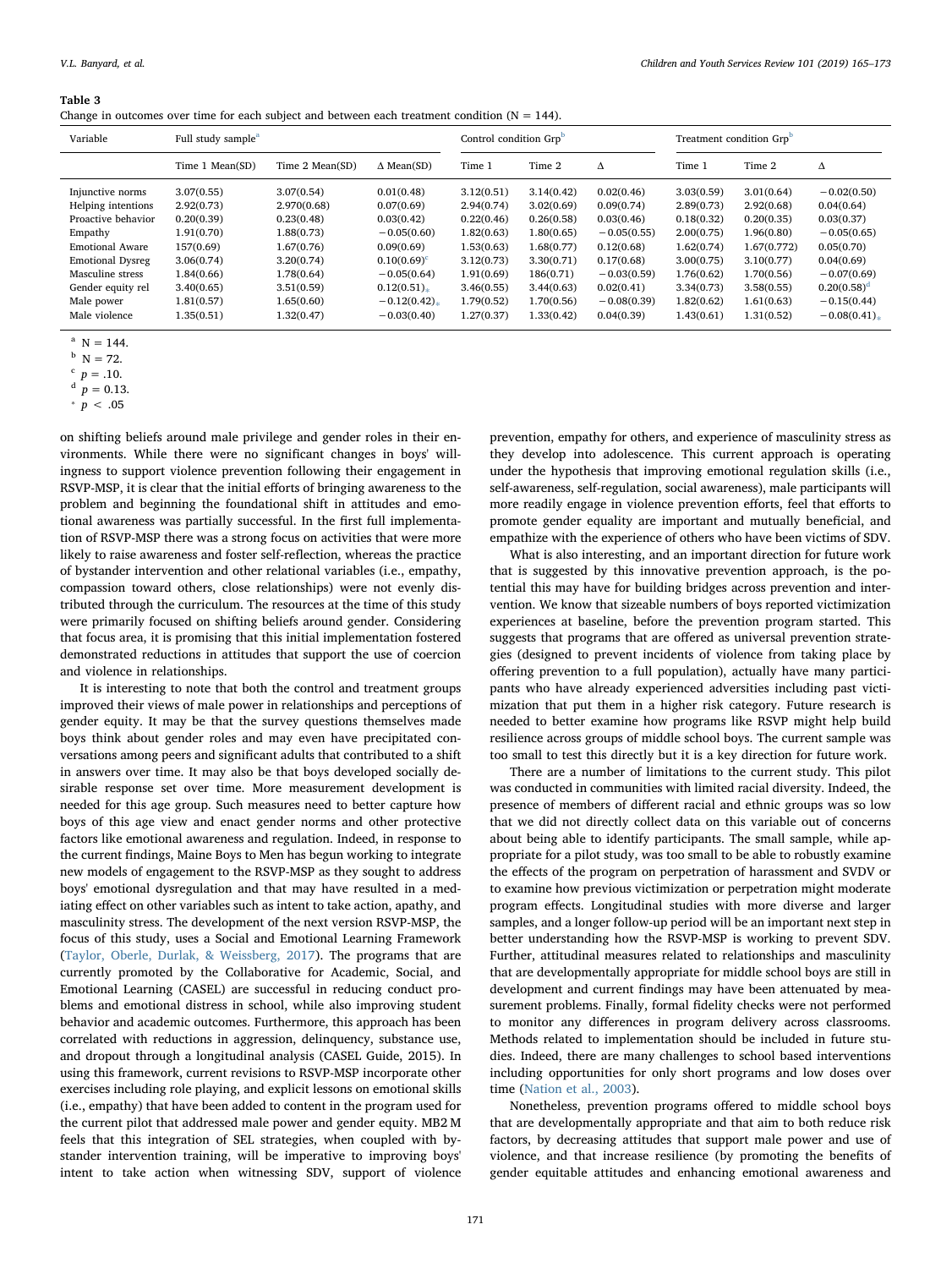regulation skills) may be a promising strategy for helping boys navigate the challenges of pre-adolescence and set an important foundation for healthy relationships in high school and beyond. The purpose of the current pilot study was to further conversations among practitioners and researchers concerned with services and programs for youth to consider how healthy masculinity curricula may have a place in prevention and response strategies. More research is needed to better understand the potential positive impacts of this approach.

# Acknowledgements

Dr. Hong Chang at Tufts Medical School for assistance with statistical analyses. Funding for this project was provided by internal funding from the University of New Hampshire.

# Declarations of interest

None.

# References

- Banyard, V., Moschella, E., Grych, J., & Jouriles, E. (2019). What happened next? Measuring consequences of bystander actions to prevent interpersonal violence. Psychology of Violence.
- Banyard, V. L., Edwards, K. M., & Rizzo, A. J. (2014). "Keeping up with the Jones'" in sexual and dating violence prevention: Measurement of social norms among youth and adults. (under review).
- Barker, G. T., Ricardo, C., & Nascimento, M. (2007). Engaging men and boys in changing gender-based inequity in health: Evidence from program interventions. Geneva, Switzerland: World Health Organization.
- Baugher, A. R., & Gazmararian, J. A. (2015). Masculine gender role stress and violence: A literature review and future directions. Aggression and Violent Behavior, 24, 107–112.
- Black, M. C., Basile, K. C., Breiding, M. J., Smith, S. G., Walters, M. L., Merrick, M. T., & Stevens, M. R. (2011). National Intimate Partner and Sexual Violence Survey (NISVS): 2010 summary report. 75. Atlanta, GA: Centers for Disease Control and Prevention.
- Blazina, C., Pisecco, S., & O'Neil, J. M. (2005). An adaptation of the gender role conflict scale for adolescents: Psychometric issues and correlates with psychological distress. Psychology of Men & Masculinity, 6(1), 39–45.
- Blazina, C., & Watkins, C. E., Jr. (1996). Masculine gender role conflict: Effects on college men's psychological well-being, chemical substance usage, and attitudes towards help-seeking. Journal of Counseling Psychology, 43(4), 461–465.
- Cares, A. C., Banyard, V. L., Moynihan, M. M., Williams, L. M., Potter, S. J., & Stapleton, J. G. (2015). Changing attitudes about being a bystander to violence translating an inperson sexual violence prevention program to a new campus. Violence Against Women, 21(2), 165–187.
- Carlson, M. (2008). I'd rather go along and be considered a man: Masculinity and bystander intervention. The Journal of Men's Studies, 16(1), 3–17.
- Centers for Disease Control and Prevention (2004). Sexual violence prevention: Beginning the dialogue. Atlanta, GA: Centers for Disease Control and Prevention.
- Coker, A. L., Fisher, B. S., Bush, H. M., Swan, S. C., Williams, C. M., Clear, E. R., & DeGue, S. (2014). Evaluation of the green dot bystander intervention to reduce interpersonal violence among college students across three campuses. Violence Against Women, 21(12), 1507–1527.
- Cornelius, T. L., & Resseguie, N. (2007). Primary and secondary prevention programs for dating violence: A review of the literature. Aggression and Violent Behavior, 12(3), 364–375.
- Daniel, E. H., Imai, K., King, G., & Stuart, E. A. (2011). MatchIt: Nonparametric preprocessing for parametric causal inference. Journal of Statistical Software, 42(8), 1–28. (URL) http://www.jstatsoft.org/v42/i08/.
- Espelage, D. L., Low, S., Anderson, C., De, L., & Rue, L. (2013). Bullying, sexual, and dating violence trajectories from early to late adolescence.
- Fleming, P. J., Gruskin, S., Rojo, F., & Dworkin, S. L. (2015). Men's violence against women and men are inter-related: Recommendations for simultaneous intervention. Social Science & Medicine, 146, 249–256.
- Gratz, K. L., & Roemer, L. (2004). Multidimensional assessment of emotion regulation and dysregulation: Development, factor structure, and initial validation of the difficulties in emotion regulation scale. Journal of Psychopathology and Behavioral Assessment, 26(1), 41–54.
- International Center for Research on Women (2007). Engaging men and boys to achieve gender equality: How can we build on what we have learned? Washington, DC: International Center for Research on Women, Instituto Promundo.
- Jewell, J., Brown, C. S., & Perry, B. (2015). All my friends are doing it: Potentially offensive sexual behavior perpetration within adolescent social networks. Journal of Research on Adolescence, 25(3), 592–604. https://doi.org/10.1111/jora.12150.
- Jewkes, R., Flood, M., & Lang, J. (2015). From work with men and boys to changes of social norms and reduction of inequities in gender relations: A conceptual shift in prevention of violence against women and girls. The Lancet, 385(9977), 1580–1589.
- Katz, J., Heisterkamp, H. A., & Fleming, W. M. (2011). The social justice roots of the mentors in violence prevention model and its application in a high school setting.

Violence Against Women, 17(6), 684–702.

- Leone, R. M., & Parrott, D. J. (2018). Hegemonic masculinity and aggression. In J. L. Ireland, P. Birch, & C. A. Ireland (Eds.). The Routledge international handbook of human aggression: Current issues and perspectives. New York, NY: Routledge.
- Leone, R. M., Parrott, D. J., & Swartout, K. M. (2015). Drunken masculinity: Alcohol intoxication facilitates the relation between hegemonic masculinity and sexual aggression in the presence of a male peer. Paper presented at the 38th annual meeting of the research society on alcoholism, San Antonio, TX.
- Leone, R. M., Parrott, D. J., Swartout, K. M., & Tharp, A. T. (2016). Masculinity and bystander attitudes: Moderating effects of masculine gender role stress. Psychology of Violence, 6(1), 82–90.
- Levant, R. F. (2011). Research in the psychology of men and masculinity using the gender role strain paradigm as a framework. American Psychologist, 66(8), 765.
- McCauley, H. L., Jaime, M. C. D., Tancredi, D. J., Silverman, J. G., Decker, M. R., Austin, S. B., ... Miller, E. (2014). Differences in adolescent relationship abuse perpetration and gender-inequitable attitudes by sport among male high school athletes. Journal of Adolescent Health, 54(6), 2.
- McCauley, H. L., Tancredi, D. J., Silverman, J. G., Decker, M. R., Bryn Austin, S., McCormick, M. C., ... Miller, E. (2013). Gender-equitable attitudes, bystander behavior, and recent abuse perpetration against heterosexual dating partners of male high school athletes. American Journal of Public Health, 103(10), 1882–1887. https://doi. org/10.2105/AJPH.2013.301443.
- Miller, E., Das, M., Tancredi, D. J., McCauley, H. L., Virata, M. C. D., Nettiksimmons, J., ... Verma, R. (2014). Evaluation of a gender-based violence prevention program for student athletes in Mumbai, India. Journal of Interpersonal Violence, 29(4), 758–778.
- Miller, E., Tancredi, D. J., McCauley, H. L., Decker, M. R., Virata, M. C. D., Anderson, H. A., ... Silverman, J. G. (2012). "Coaching boys into men": A cluster-randomized controlled trial of a dating violence prevention program. Journal of Adolescent Health, 51(5), 431–438.
- Miller, E., Tancredi, D. J., McCauley, H. L., Decker, M. R., Virata, M. C. D., Anderson, H. A., ... Silverman, J. G. (2013). One-year follow-up of a coach-delivered dating violence prevention program: A cluster randomized controlled trial. American Journal of Preventive Medicine, 45(1), 108–112.
- Miller, S., Williams, J., Cutbush, S., Gibbs, D., Clinton-Sherrod, M., & Jones, S. (2015). Evaluation of the start strong initiative: Preventing teen dating violence and promoting healthy relationships among middle school students. Journal of Adolescent Health, 56(2), S14–S19.
- Murnen, S. K. (2015). A social constructivist approach to understanding the relationship between masculinity and sexual aggression. Psychology of Men and Masculinity, 16(4), 370–373.
- Nation, M., Crusto, C., Wandersman, A., Kumpfer, K. L., Seybolt, D., Morrissey-Kane, E., & Davino, K. (2003). What works in prevention: Principles of effective prevention programs. American Psychologist, 58(6-7), 449.
- Niolon, P. H., Vivolo-Kantor, A. M., Latzman, N. E., Valle, L. A., Kuoh, H., Burton, T., ... Tharp, A. T. (2015). Prevalence of teen dating violence and co-occurring risk factors among middle school youth in high-risk urban communities. Journal of Adolescent Health, 56(2), S5–S13.
- O'Neil, J. M. (1981). Patterns of gender role conflict and strain: Sexism and fear of femininity in men's lives. Personnel & Guidance Journal, 60(4).
- O'Neil, J. M., Helms, B. J., Gable, R. K., David, L., & Wrightsman, L. S. (1986). Gender-role conflict scale: College men's fear of femininity. Sex Roles, 14(5–6), 335–350.
- Oudekerk, B., Blachman-Demner, D., & Mulford, C. (2014). Teen dating violence: How peers can affect risk and protective factors. National Institute of Justice, U.S. Department of Justice.
- Pleck, J. H. (1995). The gender role strain paradigm: An update. In R. F. Levant, & W. S. Pollack (Eds.). A new psychology of men (pp. 11–32). New York, NY: Basic Books.
- Raes, F., Pommier, E., Neff, K. D., & Van Gucht, D. (2011). Construction and factorial validation of a short form of the self-compassion scale. Clinical psychology & psy chotherapy, 18(3), 250–255.
- Reed, E., Silverman, J. G., Raj, A., Decker, M. R., & Miller, E. (2011). Male perpetration of teen dating violence: Associations with neighborhood violence involvement, gender attitudes, and perceived peer and neighborhood norms. Journal of Urban Health, 88(2), 226–239.
- Reidy, D. E., Berke, D. S., Gentile, B., & Zeichner, A. (2014). Man enough? Masculine discrepancy stress and intimate partner violence. Personality and Individual Differences, 68, 160–164.
- Reidy, D. E., Sloan, C. A., & Zeichner, A. (2009). Gender role conformity and aggression: Influence of perpetrator and victim conformity on direct physical aggression in women. Personality and Individual Differences, 46(2), 231–235.
- Reidy, D. E., Smith-Darden, J. P., Cortina, K. S., Kernsmith, R. M., & Kernsmith, P. D. (2015). Masculine discrepancy stress, teen dating violence, and sexual violence perpetration among adolescent boys. Journal of Adolescent Health, 56(6), 619–624.
- Ricardo, C., & Verani, F. (2010). Engaging men and boys in gender equality and health: A global toolkit for action. New York, NY: United Nations Fund for Population Activities.
- Rothman, E., Edwards, K., Rizzo, A., Kearns, M. & Banyard, V. (in press). Perceptions of community norms and youths' reactive and proactive dating and sexual violence bystander action. American Journal of Community Psychology.
- Shearer, C. L., Hosterman, S. J., Gillen, M. M., & Lefkowitz, E. S. (2005). Are traditional gender role attitudes associated with risky sexual behavior and condom-related beliefs? Sex Roles, 52(5–6), 311–324.
- Smith, R. M., Parrott, D. J., Swartout, K. M., & Tharp, A. T. (2015). Deconstructing hegemonic masculinity: The roles of antifemininity, subordination to women, and sexual dominance in men's perpetration of sexual aggression. Psychology of Men & Masculinity, 16(2), 160–169.
- Spence, R., & Furtado, M. (2009). Reducing sexism and violence program: A report on the evaluation. Maine Center for Public Healthhttp://www.maineboystomen.org/